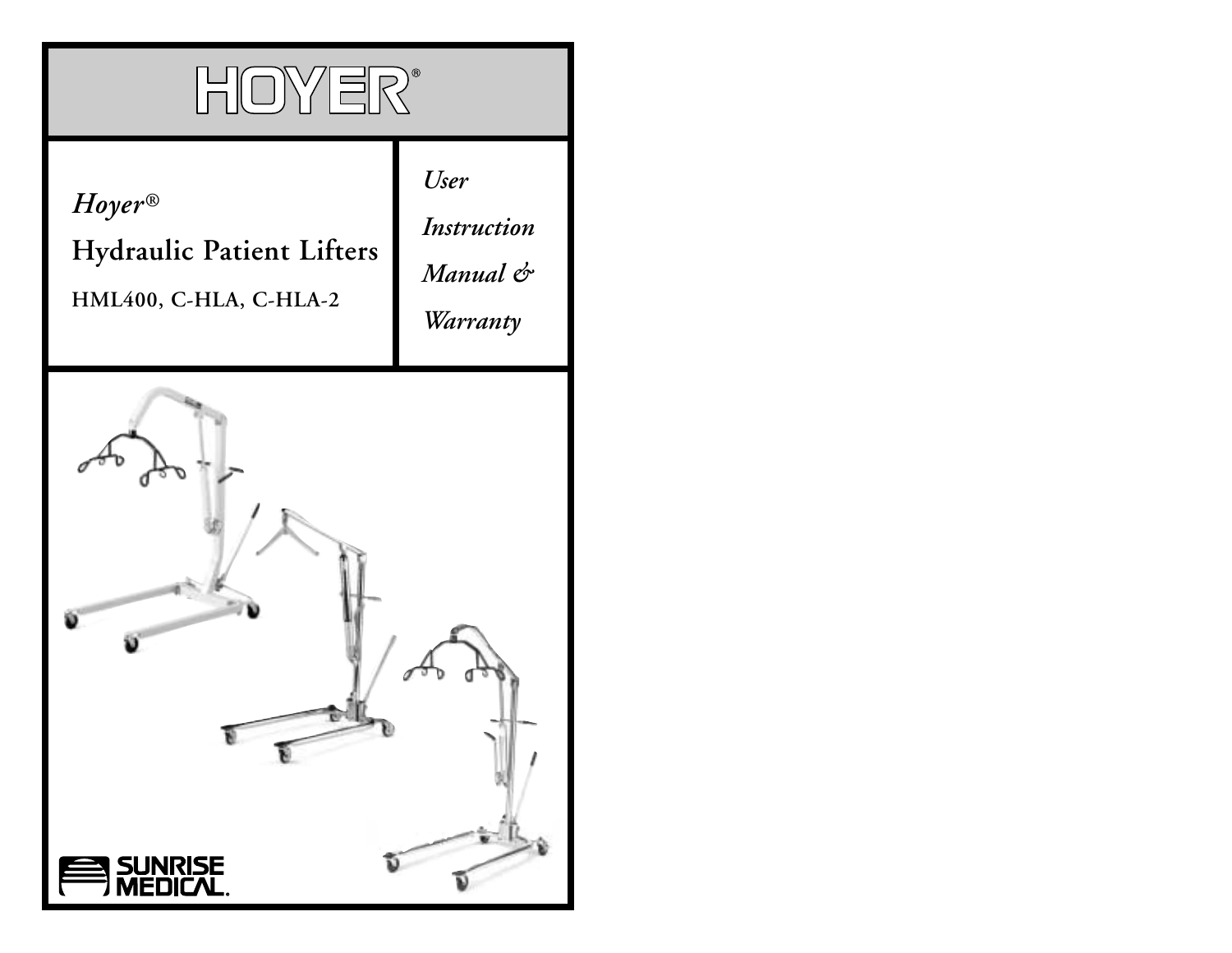# *Ta b l <sup>e</sup> <sup>o</sup> f Co <sup>n</sup> <sup>t</sup> <sup>e</sup> <sup>n</sup> <sup>t</sup> <sup>s</sup>* **<sup>3</sup>**

#### **SUNRISE LISTENS**

Thank you for choosing a Hoyer Lifter. We want to hear your questions or comments about this manual, the safety and reliability of your lifter and the service you receive from your Sunrise Medical supplier. Please feel free to write or call us at the address and telephone number below:

## **Sunrise Medical**

Customer Service Department 7477 East Dry Creek Parkway Longmont, Colorado 80503 (303) 218-4600 or (800) 333-4000

## **For Answers to Your Questions**

Your authorized supplier knows your lifter best and can answer most of your questions about lifter safety, use and maintenance. For future reference, fill in the following:

### **TABLE OF CONTENTS**

This manual contains important safety and maintenance instructions. Please read it carefully before using your patient lifter and refer to it as often as needed for safe and efficient use.

If you have questions regarding the safe use and/or assembly, maintenance, or specifications of your patient lifter, you should call Customer Service at 800.333.4000, 303.218.4600 or from Canada at 800.263.3390.

For service and repair, remember your authorized Hoyer dealer is able to provide the assistance you need.

Save this manual for future reference. For non-homecare lifters, your maintenance department should keep this manual.

**CAUTION– For patient use, refer to the separate manual, "How To Use a Patient Lifter". If you did not receive a copy or need additional copies contact: Customer Service at 800.333.4000, 303.218.4600 or from Canada at 800.263.3390.**

# **AWARNING**

**Using other manufacturers' parts on Hoyer products is unsafe and may result in serious injury to patient and/or attendant. Use only Hoyer parts. Hoyer lifter parts are NOT interchangeable with other manufacturers' products. Replace any worn parts immediately.**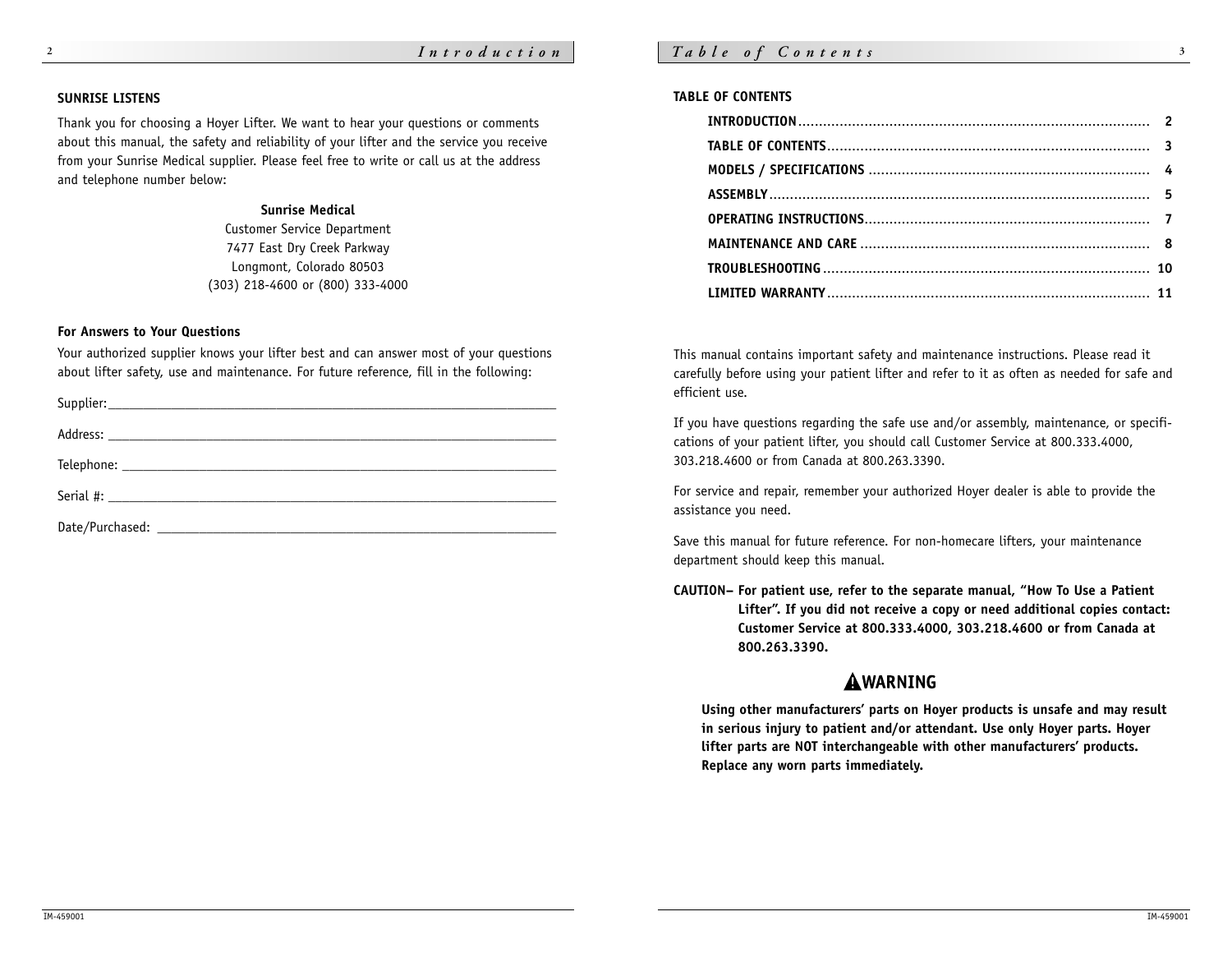**MODELS**

**4**



# **SPECIFICATIONS**

|                       | C-HLA       | $C-HLA-2$   | <b>HML400</b> |
|-----------------------|-------------|-------------|---------------|
| <b>Base</b>           | Adj. U      | Adj. U      | Adj. U        |
| Max. Weight Capacity  | 400 lbs.    | 400 lbs.    | 400 lbs.      |
| Lift-range of Boom    | $29" - 80"$ | $29" - 80"$ | 28.25"-75"    |
| <b>Width of Base</b>  | $23" - 39"$ | $23" - 38"$ | $24" - 40"$   |
| Length of Base        | 41"         | 41"         | 43"           |
| <b>Base Clearance</b> | 5.5"        | 5.5"        | 5.25"         |
| <b>Finish</b>         | Chrome      | Chrome      | Tan           |

# $A$  *s s e*  $m$   $b$   $l$   $y$

# **ASSEMBLY**

The following tools are required for assembly: HML400: 3/4" & 1/2" wrench, 3/16" hex wrench, 1/8" hex wrench, and a thin layer of grease should be applied to all bolts.

C-HLA & C-HLA-2: two 9/16" wrenches, 1/8" hex wrench, and a thin layer of grease should be applied to all bolts.



1. Carefully unpack Hoyer Lifter. Check for swivel bar/6-point cradle and adjusting lever handle. 2a.C-HLA and C-HLA-2– Insert mast in base sleeve (Fig. 1). Be sure notch on end of mast fits over bolt in bottom of mast sleeve. Mast must lock into position in base sleeve, making it impossible to rotate. Check carefully to be certain mast cannot rotate.

2b.HML400– Insert mast in base and tighten bolt.

3. Make certain boom points in same direction as base legs. Thread mast safety lock and stud into threaded hole in mast sleeve. Tighten firmly, locking mast into base (Fig. 2). Keep mast and base locked at all times except when removing mast from base for storage.

# AWARNING

**HML400 only– All sholder bolts must engage through bracket on both sides. If bolt is not fully engaged, misalignment and premature failure may result. Worn parts could fail, resulting in injury to resident/caregiver.**

- 4. a. C-HLA and C-HLA-2 only– Insert boom end into hole in yoke hinge at the top of mast. Fasten bolt and nut (Fig. 3). Be certain hex of bolt head fits into formed hex on side of hinge and that plastic washer is under lock nut.
	- b. HML400– Attach boom to top of mast with hardware.
- 5. Attach hydraulic pump to boom (Fig. 4).



*Figure 2*



*Figure 3*



*Figure 4*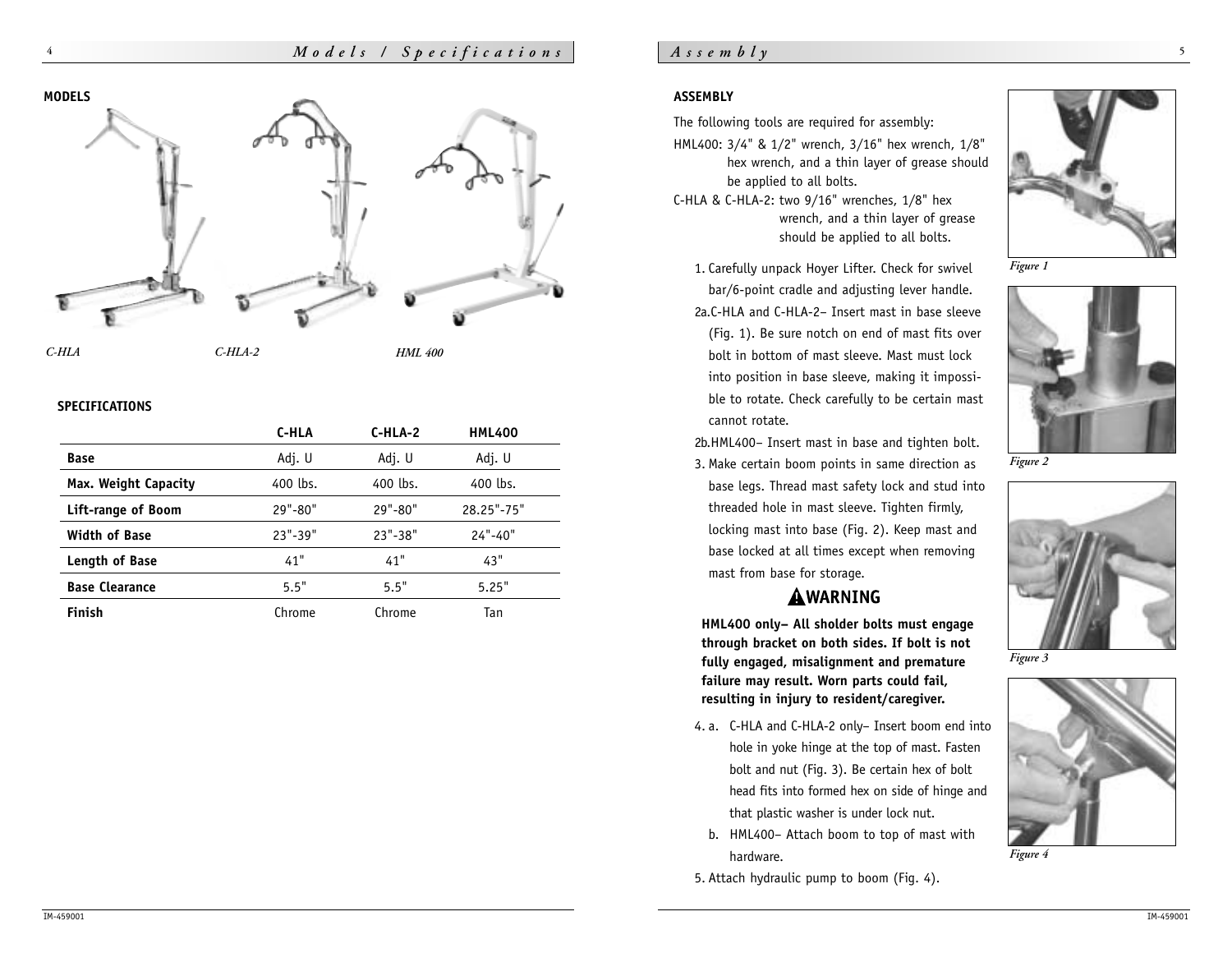# *Assembly*

### 6. Cradle/Swivel Bar Attachment

#### **Cradle Attachment**

**6**

- a. Remove nut and bolt from cradle.
- b. Hold cradle in position at the end of the boom and align the holes of the pin and cap with the holes in the boom end fork.
- c. C-HLA & C-HLA-2 only– Insert supplied bolt and washer through boom fork, cradle cap and pin. Washers must be placed on the outside of the fork under bolt head and under the nut (Fig. 5). Place nut on bolt, and secure tightly (Fig. 6).
- d. HML400– Attach cradle with hardware.
- e. Swivel cradle to check for free movement.

# **AWARNING**

**Inside center attachment points on cradle are used only for Hoyer slings with chains or straps. The four outside attachments points are used for Hoyer 4-point slings.**

# **AWARNING**

**The large thrust washer must be inserted on the cradle hanger post as shown in Figure 7. If washer is not present, the cradle hanger post and cradle center may wear prematurely. Worn cradle parts could fail, resulting in injury to resident/caregiver. Hanger post should protrude cradle center by 1/16th inch.** 

## **Swivel Bar Attachment – C-HLA only**

a. Insert swivel bar hook into loop at end of boom. Check to be sure bar hook is inserted completely into the loop.

7. Attach adjusting lever handle into base (Fig. 7). 8. Wheel locks are provided for parking. To lock caster, step on cam lever on side of caster. To unlock, step on highest cam lever (Fig. 8).

# **AWARNING**

**Never lock wheel locks or block wheels when lifting someone. Wheel locks are provided for parking the lifter only.**



*Figure 5*



*Figure 6*



*Figure 7*





### **OPERATING INSTRUCTIONS**

## **A. TO RAISE LIFTER:**

- 1. Tighten hydraulic pressure release knob by turning it clockwise. Release knob is located on pump near pump handle (Fig. 9). Base of lifter must be spread to widest possible position to maximize stability (Fig. 10).
- 2. Pump hydraulic handle (Fig. 11). Do not lock rear casters. If needed, lifter base will move slightly to adjust for balance.



- 1. Open hydraulic pressure release knob by turning it counter-clockwise, not more than one full turn (Fig. 12).
- 2. Guide descent. Push gently on knees to attain correct sitting posture while lowering.
- 3. After patient reaches seat, push down on boom to slacken chains.

**BE SURE TO READ "HOW TO USE A PATIENT LIFTER" MANUAL BEFORE ATTEMPTING A LIFT.**

# **AWARNING**

**Lifters can tip over. Keep base widened for stability. NEVER lock wheel locks or block wheels when lifting someone. Wheel locks are provided for parking. To lock casters, step on cam lever on side of casters. To unlock, step on highest cam lever.**







*Figure 10*



*Figure 11*



*Figure 12*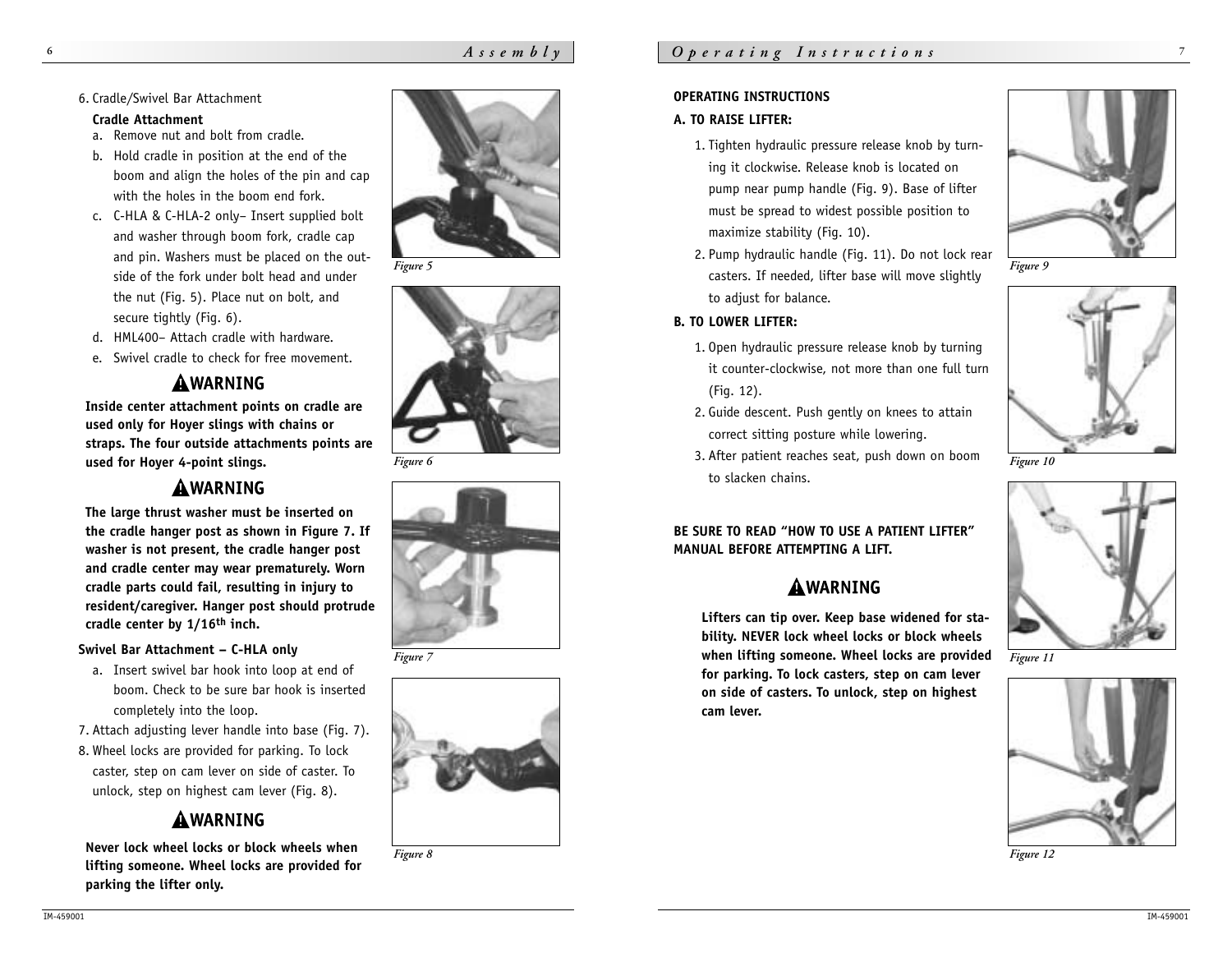## *Maintenance & Care*

#### **MAINTENANCE & CARE**

Regular maintenance of lifters and accessories is necessary to assure proper and safe operation. Read and observe the following recommended instructions:

|    |                                                   | Initially | <b>Before</b><br>Each Use | Bi-Monthly |
|----|---------------------------------------------------|-----------|---------------------------|------------|
| 1. | <b>Base and Wheels</b>                            |           |                           |            |
|    | Base is even and level                            |           |                           |            |
|    | (all four wheels are on the floor)                | x         | x                         |            |
|    | Wheel bolts are tight                             | X         | x                         |            |
|    | Wheels swivel and roll easily                     | X         | x                         |            |
| 2. | <b>Base Adjustment</b>                            |           |                           |            |
|    | Base locks securely, all parts are present        | X         | x                         |            |
|    | Base opens and closes smoothly                    | x         | X                         |            |
|    | Check spreader lock and all hardware for wear     |           | x                         |            |
| 3. | Mast                                              |           |                           |            |
|    | Mast fully engaged and locked into mast sleeve    | x         | X                         |            |
|    | Inspect for bends or deflections                  |           | x                         |            |
|    | Inspect all bolts and nuts for wear               |           | x                         |            |
| 4. | <b>Boom</b>                                       |           |                           |            |
|    | Inspect all bolts and nuts for wear               |           | x                         |            |
|    | Inspect to ensure the boom is centered            |           |                           |            |
|    | between the base legs                             | x         | x                         |            |
| 5. | Cradle                                            |           |                           |            |
|    | Check hanger post for wear or damage.             |           |                           |            |
|    | Replace post if wear exceeds 1/16 inch.           |           | x                         |            |
|    | Check sling attachments for wear or deflection    | x         | X                         |            |
| 6. | <b>Swivel Bar</b>                                 |           |                           |            |
|    | Check nut at bottom of swivel bar hook and        |           |                           |            |
|    | eye hook on boom for wear.                        |           |                           | x          |
|    | Check for two nylon washers between nut of swivel |           |                           |            |
|    | bar hook and underside of swivel bar assembly.    | x         |                           | x          |
| 7. | <b>Pump Assembly</b>                              |           |                           |            |
|    | Tighten seals around piston with spanner          |           |                           |            |
|    | wrench provided                                   | x         |                           | х          |
|    | Pump handle and valve work smoothly               | X         | X                         |            |
|    | Check for oil leakage, a light film is normal,    |           |                           |            |
|    | but not to the point of dripping                  | x         | x                         |            |
| 8. | <b>Slings and Hardware</b>                        |           |                           |            |
|    | Check metal parts for wear or damage              |           | x                         |            |
|    | Check slings and web straps for wear or damage    | x         | x                         |            |
|    |                                                   |           |                           |            |

|    |                                                 | Initially | <b>Before</b><br>Each Use | Bi-Monthly |
|----|-------------------------------------------------|-----------|---------------------------|------------|
| 9. | Lubrication                                     |           |                           |            |
|    | Oil all pivot joints, including:                |           |                           |            |
|    | Top of mast where boom attaches                 |           |                           | x          |
|    | Top and bottom of actuator mounting             |           |                           | x          |
|    | Pump handle hinge                               |           |                           | x          |
|    | Use a light grease to lubricate base            |           |                           |            |
|    | adjustment lock plate and all rotating hardware |           |                           | x          |
|    | Wheel and swivel bearings                       |           |                           | X          |
|    | 10. Cleaning                                    |           |                           |            |
|    | Use mild soap to clean; dry thoroughly          |           |                           | X          |
|    | Apply auto or appliance wax                     |           |                           | x          |
|    | Keep painted surface clean from oil             |           | x                         |            |
|    | Do not wash under water pressure                |           |                           |            |
|    |                                                 |           |                           |            |

### **NOTE– HYDRAULIC PUMP**

1. Use pump to raise boom to position for lifting patient.

- 2. DO NOT lift up on end of boom to position for lifting patient as this causes air
- to be drawn in under ram, preventing pump from lifting when handle is pumped.
- 3. DO NOT press down hard on handle when bottom of stroke is reached.
- 4. It is a common occurrence after a few hours of non-use for the boom to lower with no weight suspended from the end of the boom. This does not indicate a faulty pump but is a trait common to hydraulic equipment.
- 5. If trouble develops with the hydraulic pump, remove it and call your Sunrise Medical Supplier to receive an RMA. Provide serial number and date purchased. DO NOT attempt to lift someone with a faulty hydraulic pump.

# **AWARNING**

**Do not wash slings with bleach. Bleach will damage material. Slings can suffer damage during washing and drying.**

# **AWARNING**

**Always check slings before use. Bleached, torn, cut, frayed, or broken slings are unsafe and could result in serious injury or death to patient. Destroy and discard worn slings. Do not alter slings.**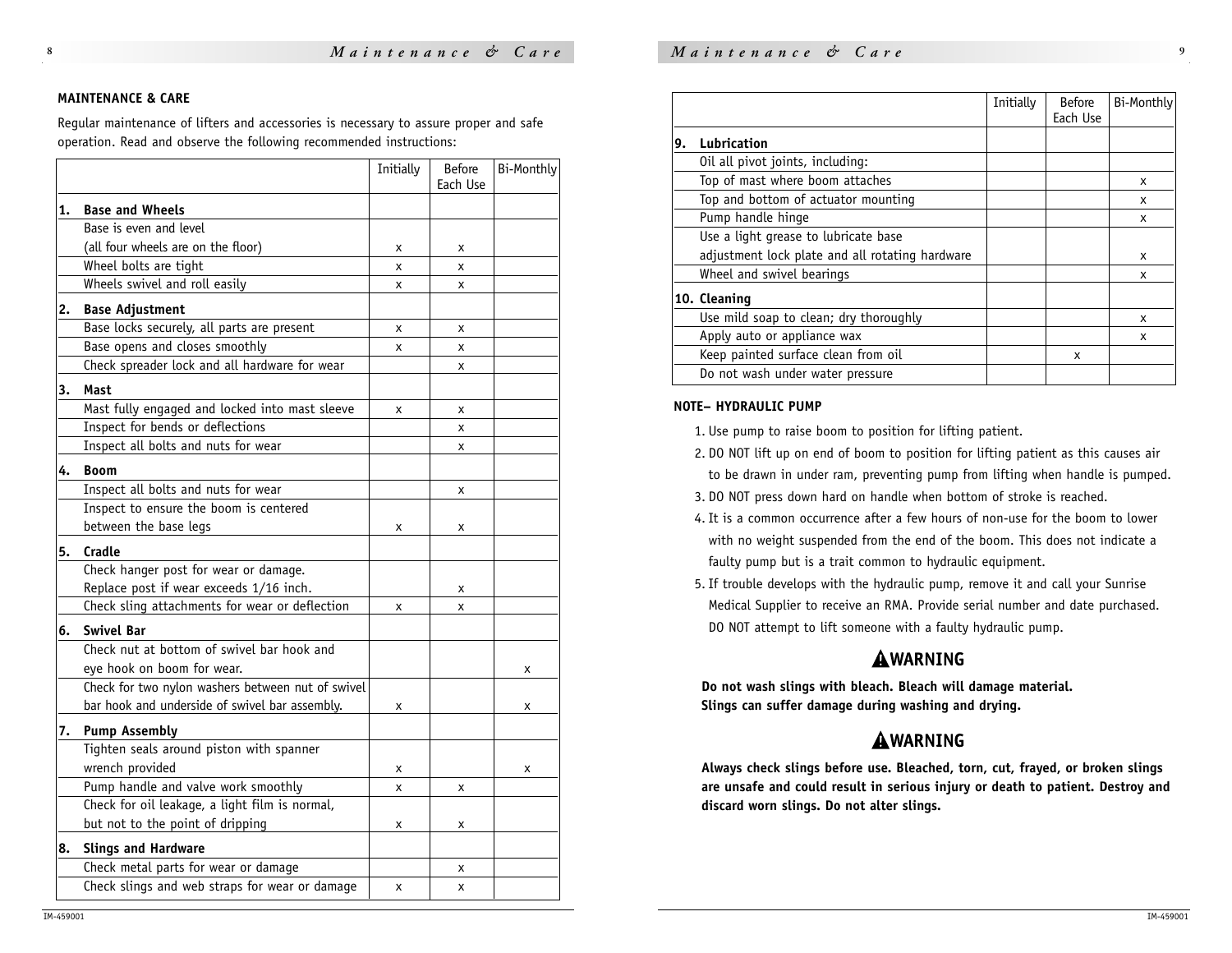| Symptom                                          | <b>Action</b>                                                                                                                                                                                                                                                                                                                                                                                                                                                                                                                                                                                                    |  |  |  |
|--------------------------------------------------|------------------------------------------------------------------------------------------------------------------------------------------------------------------------------------------------------------------------------------------------------------------------------------------------------------------------------------------------------------------------------------------------------------------------------------------------------------------------------------------------------------------------------------------------------------------------------------------------------------------|--|--|--|
| Handle mounting holes loosening or<br>enlarging. | • Periodically oil the pivot point.                                                                                                                                                                                                                                                                                                                                                                                                                                                                                                                                                                              |  |  |  |
| Jack lowers with patient suspended.              | • Check to make sure the pressure release<br>knob is completely closed.<br>• Check valve not sealing. Pump handle<br>rapidly several times, then open pressure<br>release knob and pull down on boom.<br>Repeat two or three times.<br>• Release cartridge defective- lay jack on<br>its side. Remove pressure release knob<br>cartridge and clean or replace.                                                                                                                                                                                                                                                   |  |  |  |
| Jack fails to lift to full height.               | • Air in oil under ram- pump unit up as far<br>as it will go. Open pressure release knob<br>and pull down on boom to lowest posi-<br>tion. Repeat until lift raises to full height.<br>• Unit may be low on oil- remove jack<br>from lift, collapse ram. Remove socket<br>screw (located on top of top cap) and<br>put 1oz. of #10 weight hydraulic oil in at<br>a time until the jack ram moves the<br>proper distance.<br>NOTE- Proper amounts of oil for a jack when com-<br>pletely empty are 7 3/4 oz. for 12" stroke; 11 1/2 oz.<br>for 17" stroke; 3 3/4 oz. for 6" stroke; 12 1/2 oz. for<br>19" stroke. |  |  |  |
| Oil leaking from around piston.                  | Tighten packing nut.                                                                                                                                                                                                                                                                                                                                                                                                                                                                                                                                                                                             |  |  |  |
| Oil leaking around rim of top cap.               | • After use, seal should assume proper<br>shape. If oil continues to leak, clamp jack<br>base in vise with unit vertical: remove<br>top cap and replace quad ring located in<br>top cap. DO NOT loosen or remove reser-<br>voir tube from base as this will break seal<br>around base, causing loss of oil in unit.                                                                                                                                                                                                                                                                                              |  |  |  |
| Unit will not lower.                             | Lay jack on its side. Remove and clean<br>release cartridge making sure small<br>holes are cleaned out with pin or small<br>diameter wire.<br>Replace release cartridge.                                                                                                                                                                                                                                                                                                                                                                                                                                         |  |  |  |

## **TROUBLESHOOTING ONE YEAR LIMITED WARRANTY**

Your Hoyer brand hydraulic lifter is warranted to be free of defects in materials and workmanship for one (1) year after purchase by the original consumer/ owner. Components included in this warranty are as follows:

- 1. Lifter structure; base, mast, boom, and suspension cradle or swivel bar
- 2. Hydraulic pump/ jack (for manual lifters)

3. Electronic control box, hand pendant, actuator, and battery (for power lifters) **ADDITIONAL WARRANTY**

All other non-durable components, such as rubber parts, plastic parts and painted surfaces, are warranted for 3 months from first consumer purchase. These are subject to normal wear and replacement.

## **LIMITATIONS**

1. We do not warrant damage due to:

- a. Neglect, misuse or improper installation or repair
- b. Use of parts or changes not authorized by Sunrise Medical
- c. Exceeding the specified weight limit of the lifter
- 2. This warranty is void if the original lifter serial number tag/label is removed or altered.
- 3. This warranty applies in the USA only. Check with your supplier to find out if international warranties apply.

## **WHAT WE WILL DO**

Our sole liability is to repair or replace covered parts. This is your only remedy for consequential damages.

## **WHAT YOU MUST DO**

- 1. Obtain from us, while this warranty is in effect, prior approval for return or repair of covered parts.
- 2. Contact Customer Service at 1-800-333-4000 for shipping information.
- 3. Pay the cost of labor to install or repair parts.

## **NOTICE TO CONSUMER**

There are no other express warranties. To the extent permitted by law, any implied warranty (including a warranty of merchantability or fitness for a particular purpose) is limited to:

- 1. One (1) from the first consumer purchase, and;
- 2. Repair or replacement of the defective part only.

This warranty gives you certain legal rights. You may also have other rights that vary from state to state.